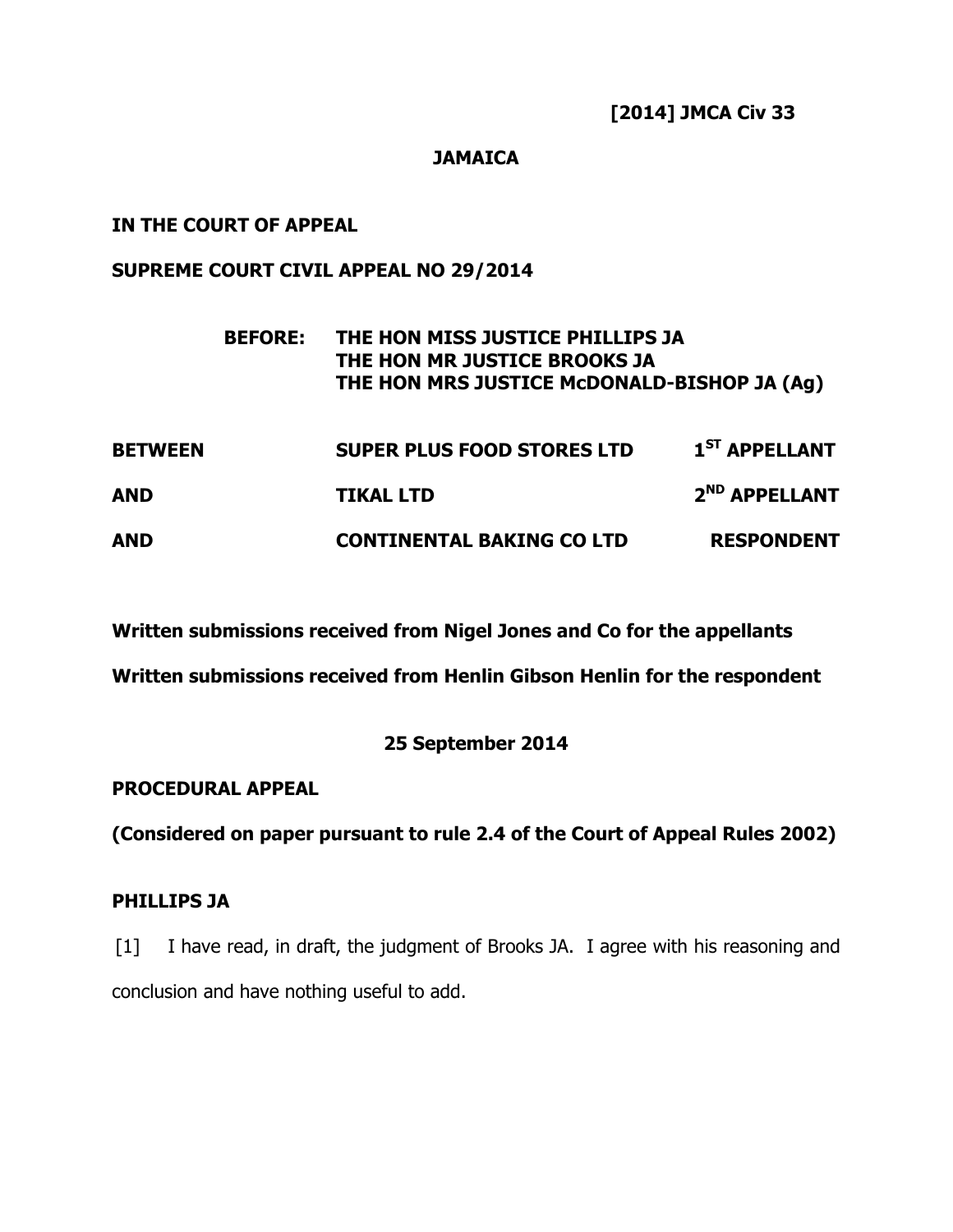#### **BROOKS JA**

[2] On 24 May 2013, E Brown J handed down a judgment against Super Plus Food Stores Limited and Tikal Limited (together referred to herein as 'the appellants') in favour of Continental Baking Company Limited (Continental Baking). The judgment, in the sums of \$139,951,452.00, \$16,774,552.00 and \$33,093,241.00, was based on admissions made by the appellants.

[3] Although it is the appellants who admitted in their defence, to owing those sums to Continental Baking, they have complained in this appeal that the sums awarded in the judgment are in excess of the amount that Continental Baking had claimed against them. In the claim filed against the appellants Continental Baking had claimed \$139,951,452.00, Rainforest Seafood Ltd (Rainforest) had claimed \$16,953,744.00 and Copper Wood Limited (Copper Wood) had claimed \$41,153,680.00. All these sums represented monies owing for goods sold and delivered. The claimants' separate claims were, very curiously, included in a single action against the appellants.

[4] The explanation for the rolled-up claim seems to lie in the fact that there were apparently prior negotiations between the claimants and the appellants in which, according to the claimants, the sum due to each claimant was agreed and a method of settlement was proposed. There was no agreement on the method of ensuring the payment and, in the absence of payment, the claimants filed their claim in the Supreme Court.

[5] Continental Baking has filed a counter-notice of appeal contending that this court has the jurisdiction to order an amendment of the pleadings to accord with the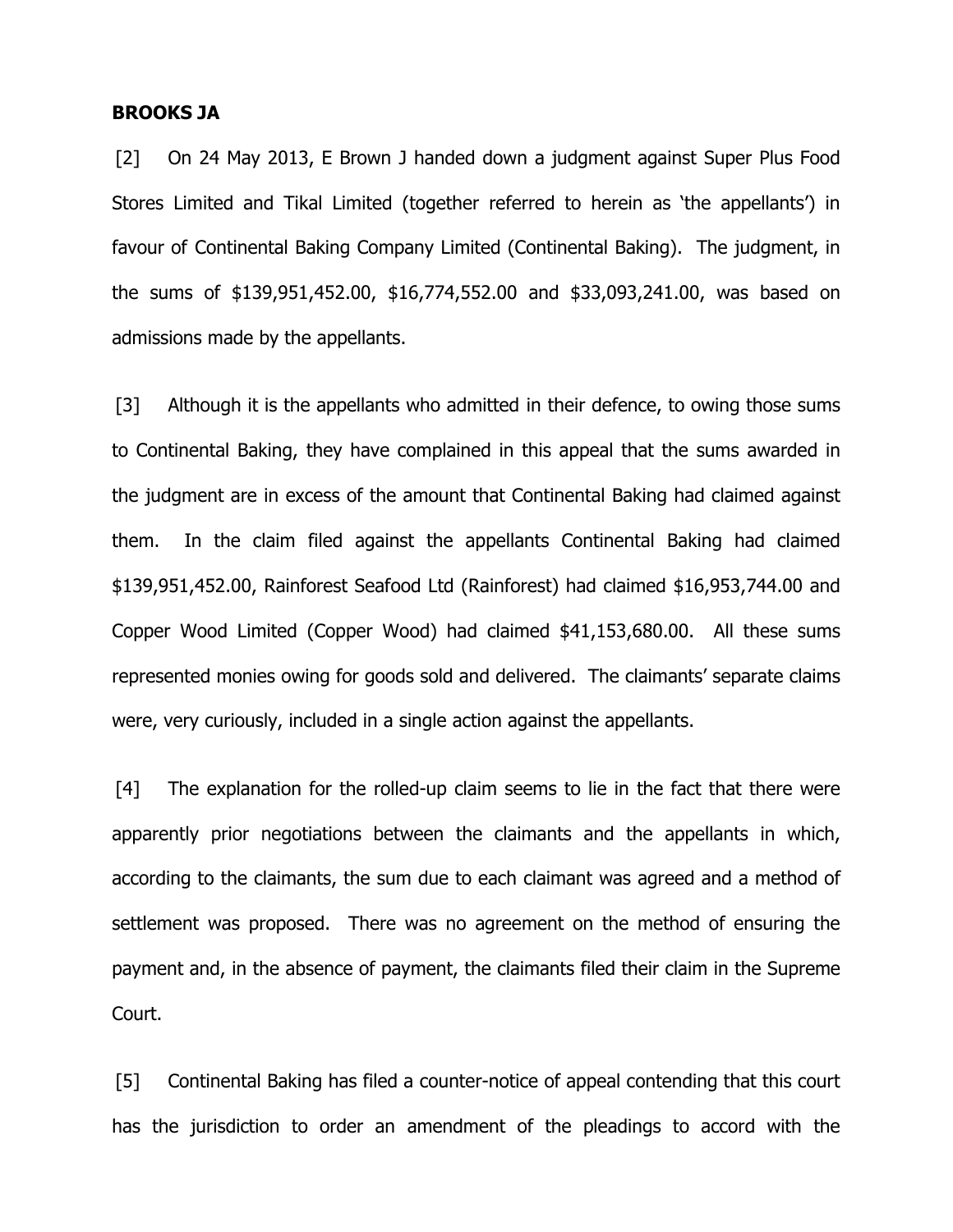judgment on admission. Counsel for Continental Baking also submitted that this court has the authority to vary the judgment to accord with Continental Baking's claim.

[6] There does not seem to be a contest that the judgment cannot stand with the pleadings as they presently exist. The main issues for this court to assess are:

- a. whether the pleadings may be properly amended so as to allow the judgment, as entered, to stand; and, if not,
- b. whether the judgment should be set aside or varied.

The defect in the judgment, as it presently stands, will first be examined before turning to the issues raised by the counter-notice of appeal. It should first be noted, however, that the parties each had different representation in the court below.

## **The application for judgment on admission**

[7] It would also be helpful to the assessment of this appeal to set out the application that resulted in this judgment. It will be noted that the application for judgment in favour of Continental Baking for the three sums was made as an alternative to judgments in favour of each of the claimants. The application stated, in part:

> "The Claimants, CONTINENTAL BAKING COMPANY LIMITED of 43 Half Way Tree Road, Kingston 5, in the parish of St. Andrew; RAINFOREST SEAFOODS LIMITED of 23-25 Coconut Way, Freeport, Montego bay, in the parish of Saint James; and COPPERWOOD LIMITED of 27 Upper Waterloo Road, Kingston 10 in the parish of Saint Andrew, seek the following orders that:

The Defendants' Defence be struck out:

1. Summary Judgment be entered in favour of the  $1<sup>st</sup>$ Claimant against the Defendants in the amount of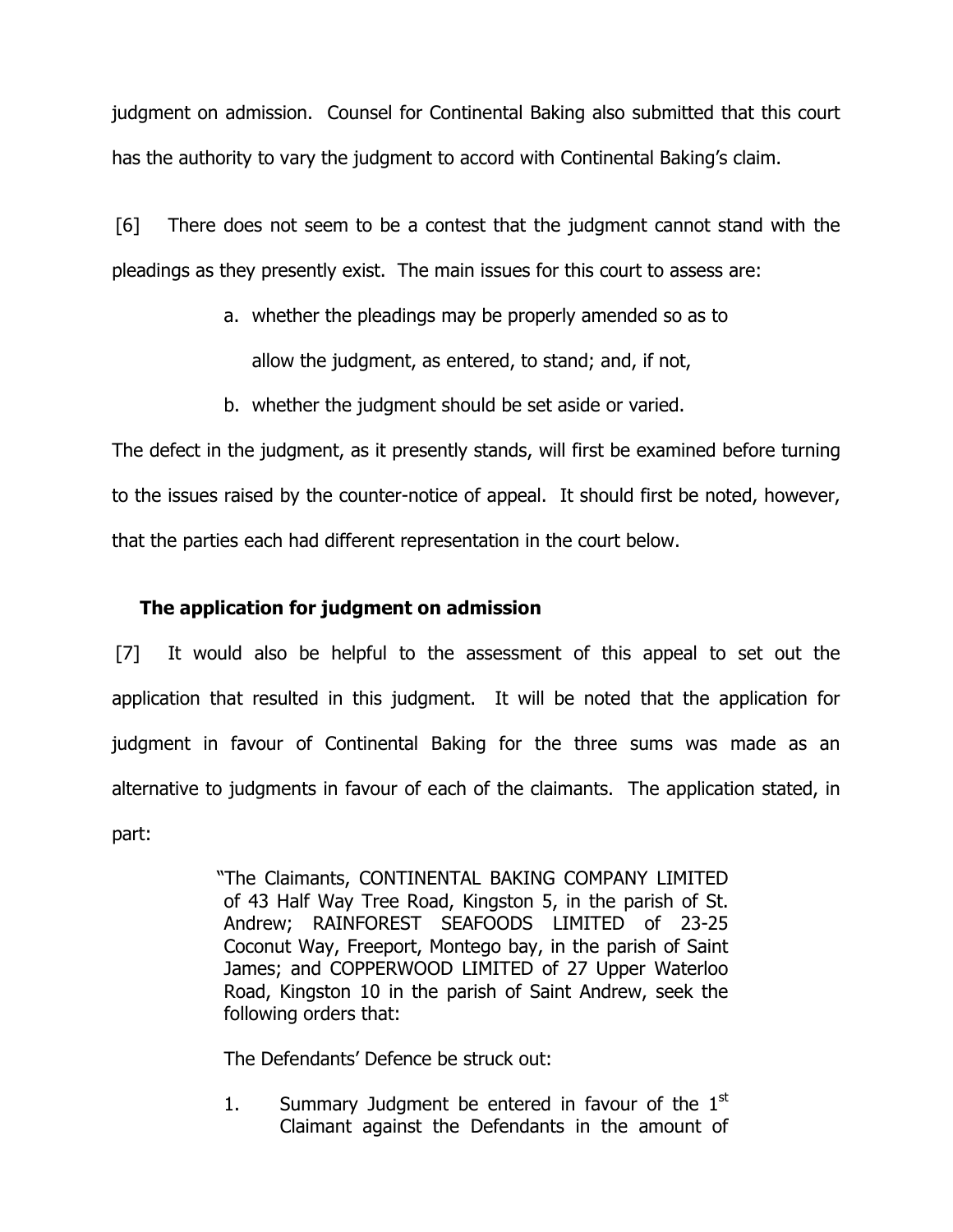\$139,951,452.00 with interest to be assessed at 1% above the commercial banks' lending rate for such period as the Assessment Court shall deem just;

- 2. Summary Judgment be entered in favour of the  $2^{nd}$ Claimant against the Defendants in the amount of \$16,953,744.00 with interest to be assessed at 1% above the commercial banks' prime lending rate for such period as the Assessment Court shall deem just;
- 3. Summary Judgment be entered in favour of the 3<sup>rd</sup> Claimant against the Defendants in the amount of \$41,153,680.00 with interest to be assessed at 1% above the commercial banks' prime lending rate for such period as the Assessment Court shall deem just;
- 4. Alternatively, judgment on admissions be entered for the  $1<sup>st</sup>$  Claimant against the Defendants in the amounts of \$139,951,452.00, and \$16,774,552.00 and \$33,093,241.00 with interest to be assessed at 1% above the commercial banks' prime lending rate for such period as the Assessment Court shall deem just;
- 5. Costs of the action including this application to the Claimants."

[8] It is clear that Brown J viewed the alternative claim as more appropriate as it was in line with the admissions made by the appellants.

## **The validity of the judgment**

[9] The principle that a judgment may not be entered for more than the sum claimed is founded on established authority. In **Chattell v Daily Mail Publishing Company (Limited)** (1901-1902) 18 TLR 165 (CA) the Court of Appeal ruled that a judgment entered for a sum greater than that which had been claimed, was bad. In **Chattell** the plaintiff claimed £1000.00 as damages for libel. An interlocutory judgment in default of defence, with damages to be assessed, was entered. At the assessment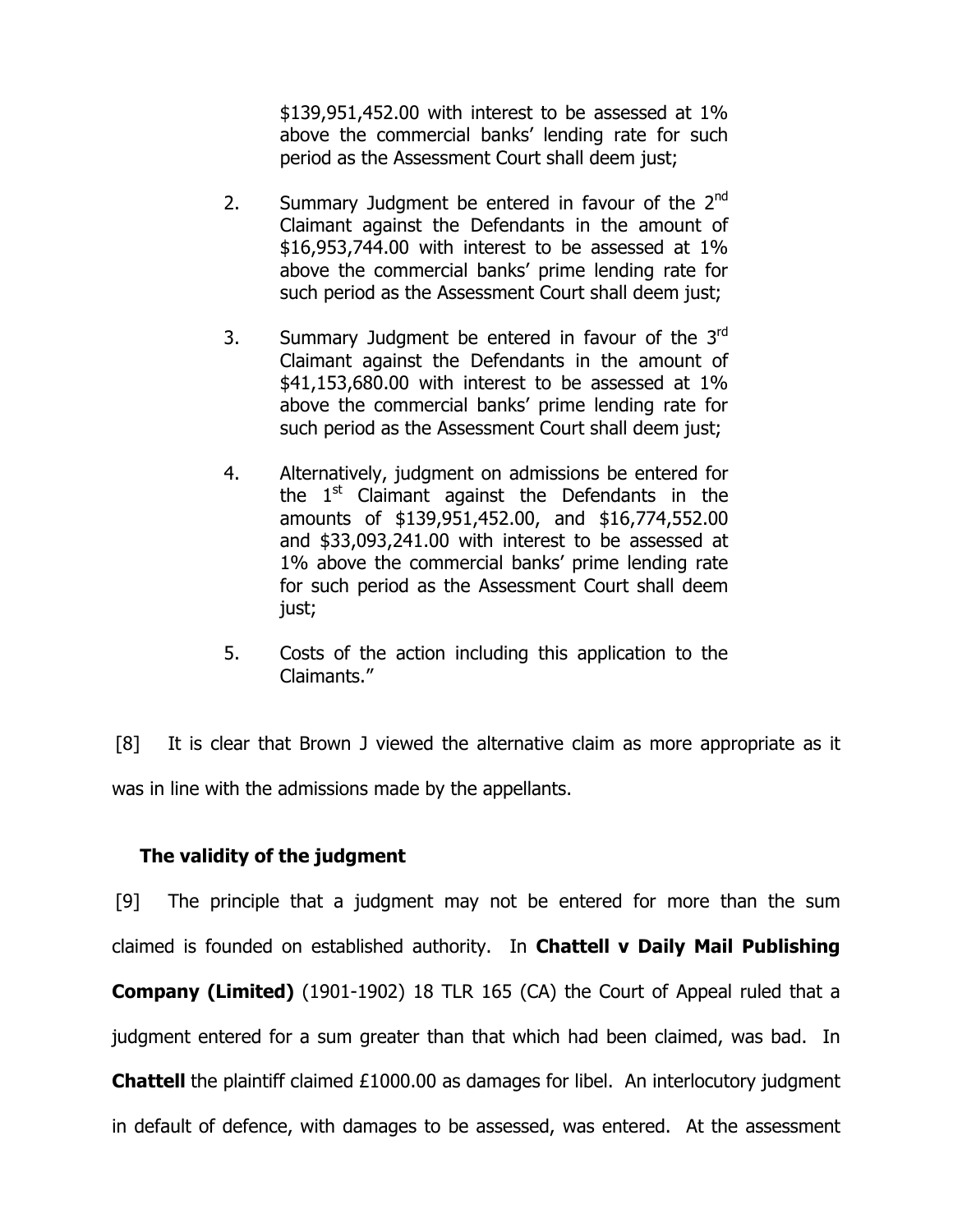hearing, the speech of her counsel so inflamed the jury that it awarded damages in the sum of £2,500.00. Judgment was entered in the latter sum.

[10] On appeal, Collins MR, with whom the rest of the court agreed, ruled that the judgment could not stand as there had been no amendment to the claim. He said in part (at page 168 of the report):

> "To entitle the plaintiff to judgment for £2,500 the claim required amendment. The claim was not got rid of by the interlocutory judgment. The claim was a factor in that which went down to trial – namely, the amount of damages to be assessed. The judgment was therefore bad."

The court was prepared, on the condition that the plaintiff would accept a judgment for the sum that she had claimed, to refrain from ordering a new assessment of damages. It was clear from the judgment of the court, however, that the judgment for £2,500.00 could not stand.

# [11] In this court, Harris JA in **Lyndel Laing and Another v Lucille Rodney and Another** [2013] JMCA Civ 27 relied on the reasoning in **Chattell**. Harris JA emphasised that a judgment could not properly be entered for a sum in excess of the amount claimed. The learned judge of appeal did, however, contemplate an amendment to the pleadings, so as to have the claim increased, prior to the judgment being entered. The learned judge of appeal said, in part, at paragraph [25]:

"...As a matter of law, a claimant cannot recover by a judgment, more than that which has been pleaded - see [**Chattell**] **v Daily Mail** ... **It follows therefore, that even if as submitted by [counsel for the judgment creditor], there was a consent for an amount in excess of that which was claimed, judgment for an increased amount ought not to have been entered unless the pleadings were amended to reflect the**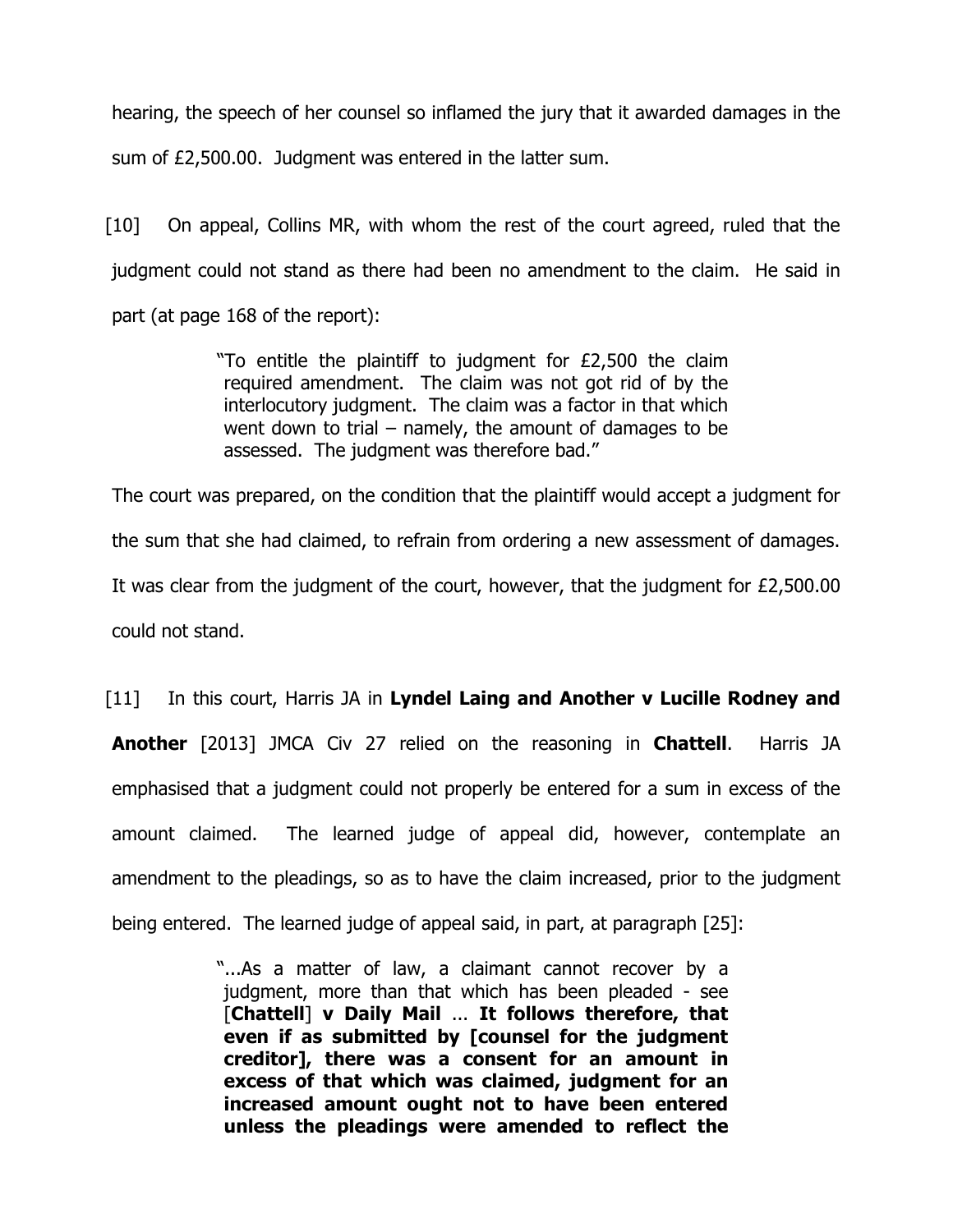**increase** and the parties had consented to an amendment of the claim form prior to signing judgment." (Emphasis supplied)

[12] Based on that principle, the judgment in this case cannot stand, as entered. It does not necessarily follow that the orders sought in the appeal must be granted. There is yet to be considered, the question of the counter-notice of appeal. The orders sought in the appeal are:

- "(a) Order of Mr. Justice Evan Brown dated May 24, 2013 is set aside;
- (b) Costs of this appeal and below to the Appellant to be taxed if not agreed; and
- (c) Further and/or other relief."

Those orders may only be granted, as claimed, if the counter-notice of appeal or the

circumstances of the case do not warrant some other order being made.

# **The counter-notice of appeal**

- [13] The counter-notice of appeal states as follows:
	- "1. The Respondents [sic] claimed the sums severally against the Appellants as Defendants in the court below.
	- 2. The Appellants admitted the amounts due to the  $1<sup>st</sup>$ [sic] Respondent as follows:
		- a. \$139,951,452.00 at Paragraph 3 of the Defence.
		- b. \$16,774,552.00 at Paragraphs 7 and 8 of the Defence.
		- c. \$33,093,241.00 at Paragraphs 9 and 10 of the Defence.
	- 3. The Court of Appeal, in relation to a civil appeal may exercise any of the powers of the Supreme Court in accordance with CAR 2.15 including making any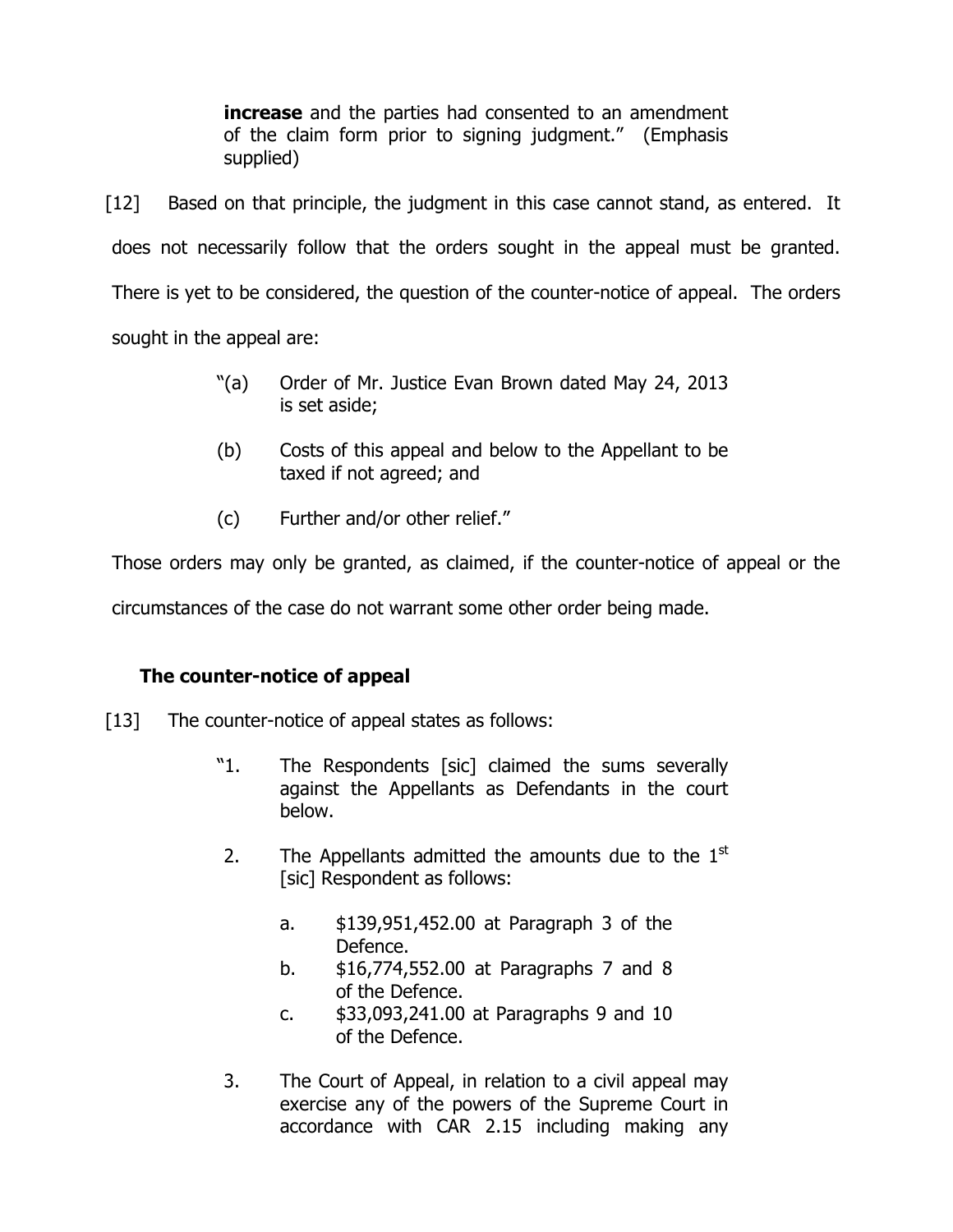order, which, in its opinion, ought to have been made by the court below.

- 4. The Court below and accordingly the Court of Appeal has jurisdiction where a judgment is entered for too much to permit **an amendment of the pleadings** to accord with the amount for which judgment is or ought to have been entered.
- 5. This is a proper case where the learned judged [sic] could have permitted **an amendment of the pleadings** to accord with the judgment on admission in the sum of \$139,951,452.00, \$16,774,552.00 and 33,093,241.00 against the Appellants.
- 6. The Respondents [sic] therefore **seek an order to amend the pleadings** to accord with the Appellants [sic] admission and that the judgment be affirmed accordingly." (Emphasis supplied)

As formulated, these grounds seek to support the judgment as it stands, on the basis that the appellants had admitted owing the three sums to Continental Baking.

## **The submissions**

[14] Mrs Gibson-Henlin, of the firm of Henlin Gibson-Henlin, in her written submissions on behalf of Continental Baking, pointed out that the judgment was not one on the merits of the claim. As a result, this court should, as the court below could have done, order that the pleadings be amended to accord with the judgment. In support of her submissions, Mrs Gibson-Henlin cited, among others, **Leymon Strachan** 

**v The Gleaner Company** PCA No 22 of 2004 (delivered 25 July 2005).

[15] Mrs Gibson-Henlin further submitted, in the alternative, that this court should, on the same principle that this is not a judgment on its merits, correct the judgment in order to reflect the sum of \$139,951,452.00 that the appellants had admitted owing to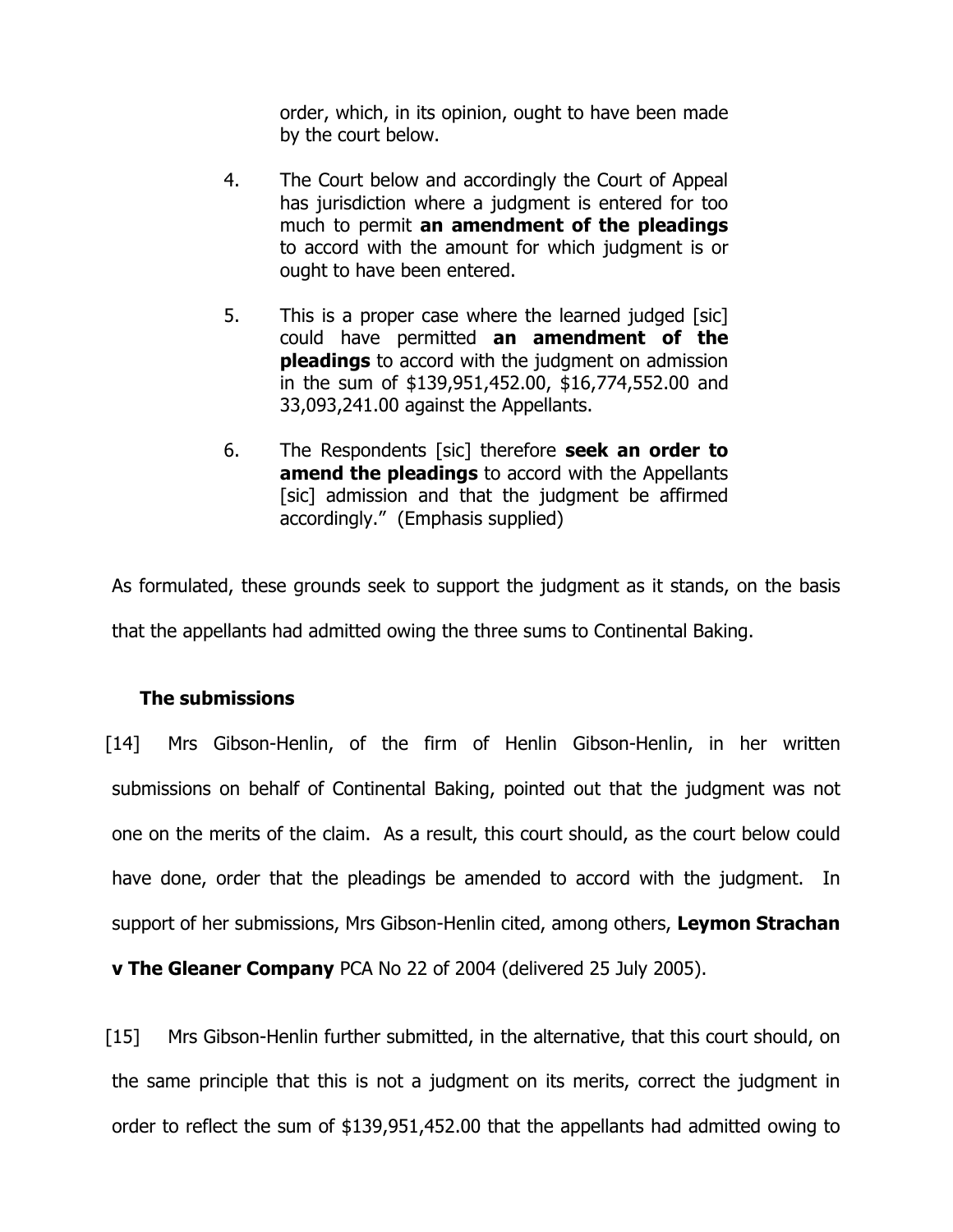Continental Baking. She submitted that, as there is no issue that the appellants owe the sum of \$139,951,452.00 to Continental Baking, this court should vary the judgment on admission so that it reflects this sum only. The claim for the remaining sums would be remitted to the Supreme Court for resolution there. There was, however, no application to amend the counter-notice of appeal in order to claim a variation of the judgment.

[16] Mr Jones, of the firm of Nigel Jones and Co, on behalf of the appellants, submitted that it would be unfair to allow Continental Baking to amend its pleadings to accord with the judgment. Mr Jones, in his written submissions stated that despite the judgment for the three sums, the appellants remain, at present, exposed to Rainforest and Copper Wood, since the claims of those parties have not been resolved. To allow the judgment to stand for the three sums would expose the appellants to having to pay the admitted sums to Continental Baking and to the risk of having to pay two of those sums again to Rainforest and Copper Wood respectively.

[17] Mrs Gibson-Henlin's submissions were filed quite late in the day and Mr Jones did not have an opportunity to respond to those made concerning the variation of the judgment.

#### **The analysis of the counter-notice of appeal**

[18] Mr Jones' submissions in respect of the counterclaim, as filed, are correct. The continued existence of the claims by Rainforest and Copper Wood demonstrates that an amendment of the pleadings to accord with the judgment in favour of Continental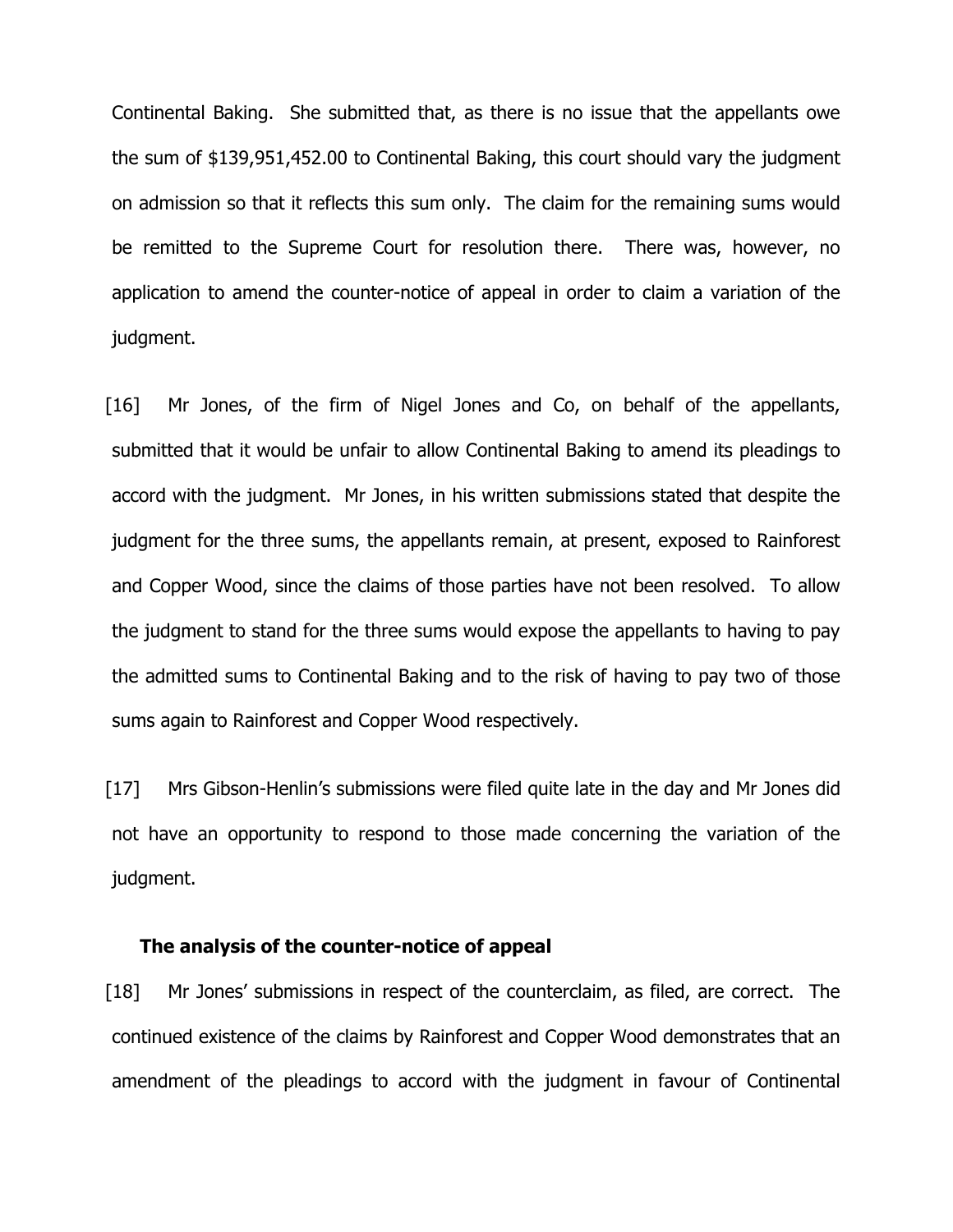Baking would be untenable. Such an amendment would leave the appellants exposed to the claims of Rainforest and Copper Wood.

[19] Apart from that fact, it is unlikely that Continental Baking could provide truthful affidavit support for an application to amend the pleadings. How could it, having previously collaborated with the two other claimants to claim a particular sum, alter its pleadings to assert a claim for other sums which may well overlap with the sums that those other claimants sought? Without seeking to prejudice any such amendment in the future, such assertions seem most unlikely.

[20] In addition to that reasoning, the submissions run contrary to the import of the reasoning in **Chattell** and **Laing**. The point made by both Collins MR and Harris JA is that the amendments to the pleadings ought to have been made before the judgment was entered. The judgment having been entered, and while it stands, the pleadings can no longer be amended. The judgment has first to be set aside. The counter-notice of appeal cannot succeed.

#### **The analysis of the submissions concerning variation**

[21] It is now necessary to analyse Mrs Gibson-Henlin's submissions in respect of the variation of the judgment.

[22] Learned counsel is correct that the court below, on an application for judgment on admission, did have the power, under rule 14.4(2) of the Civil Procedure Rules (the CPR) to award the judgment "as it appears to the court that the applicant is entitled to on the admission". The court below also has the power, based on the reasoning in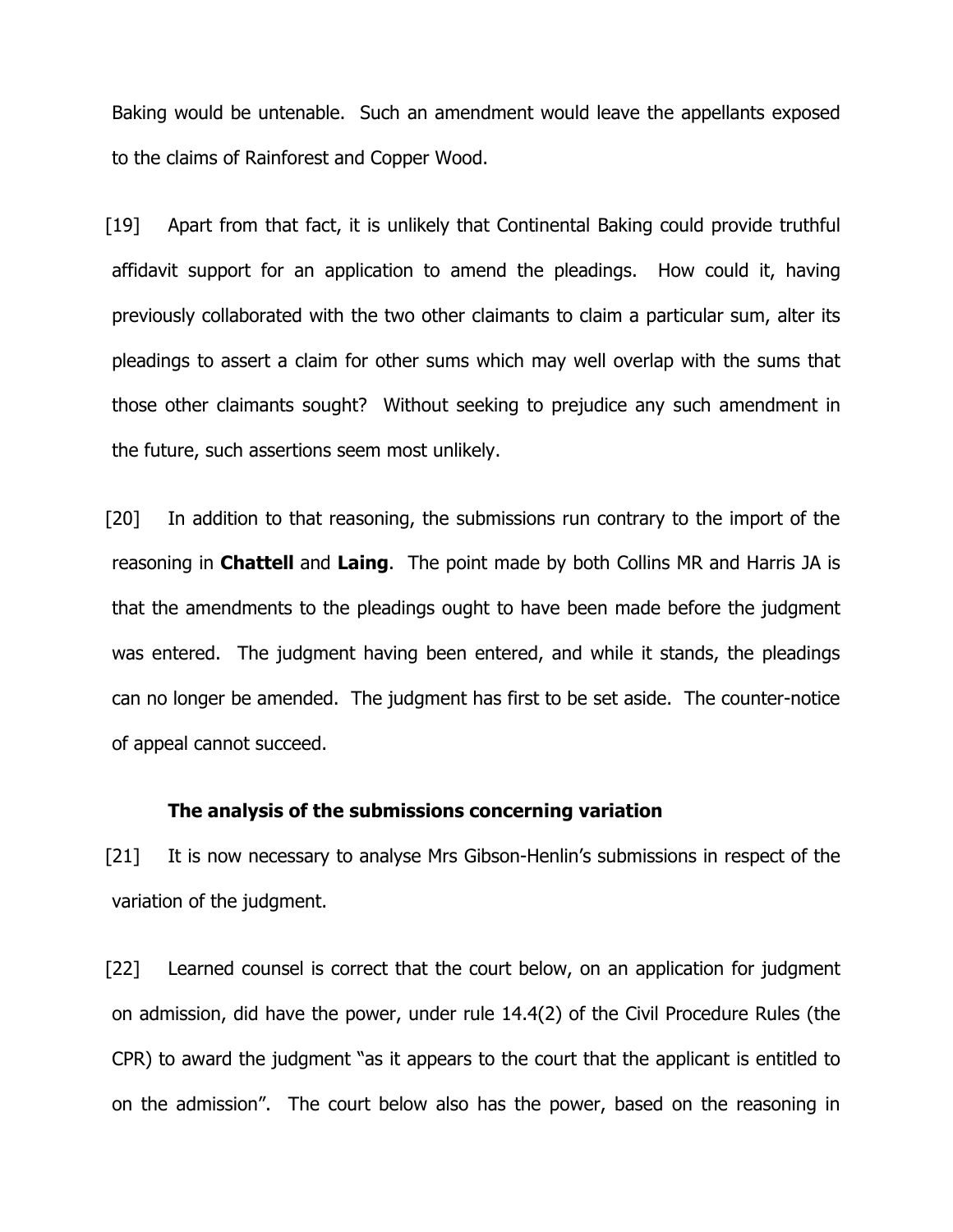**Leymon Strachan v The Gleaner Company**, to take certain steps in respect of a

judgment which has not been grounded on the merits of the claim.

[23] Rule 2.15(b) of the Court of Appeal Rules (the CAR) gives this court a number of alternatives in cases where it views a judgment of the court below to be defective. The relevant portion of the rule states:

> "In relation to a civil appeal the court has the powers set out in rule 1.7 and in addition  $-$

- (a) all the powers and duties of the Supreme Court including in particular the powers set out in CPR Part 26; and
- (b) power to  $-$ 
	- (a) affirm, set aside or vary any judgment made or given by the court below;
	- (b) give any judgment or make any order which, in its opinion, ought to have been made by the court below;
	- (c) remit the matter for determination by the court below;
	- (d) order a new trial or hearing by the same or a different court or tribunal;"

[24] In the regime previous to the introduction of the CPR, it could have been said that a variation should properly be based on an application for that relief. One of the aims of the CPR, however, is to save expense (see rule  $1.1(2)(b)$ ). The pleadings show that Continental Baking claimed from the appellants the sum of \$139,951,452.00 and the appellants, among other things, admitted owing that sum to Continental Baking. On those bases there is no practical benefit to sending the claim back to the court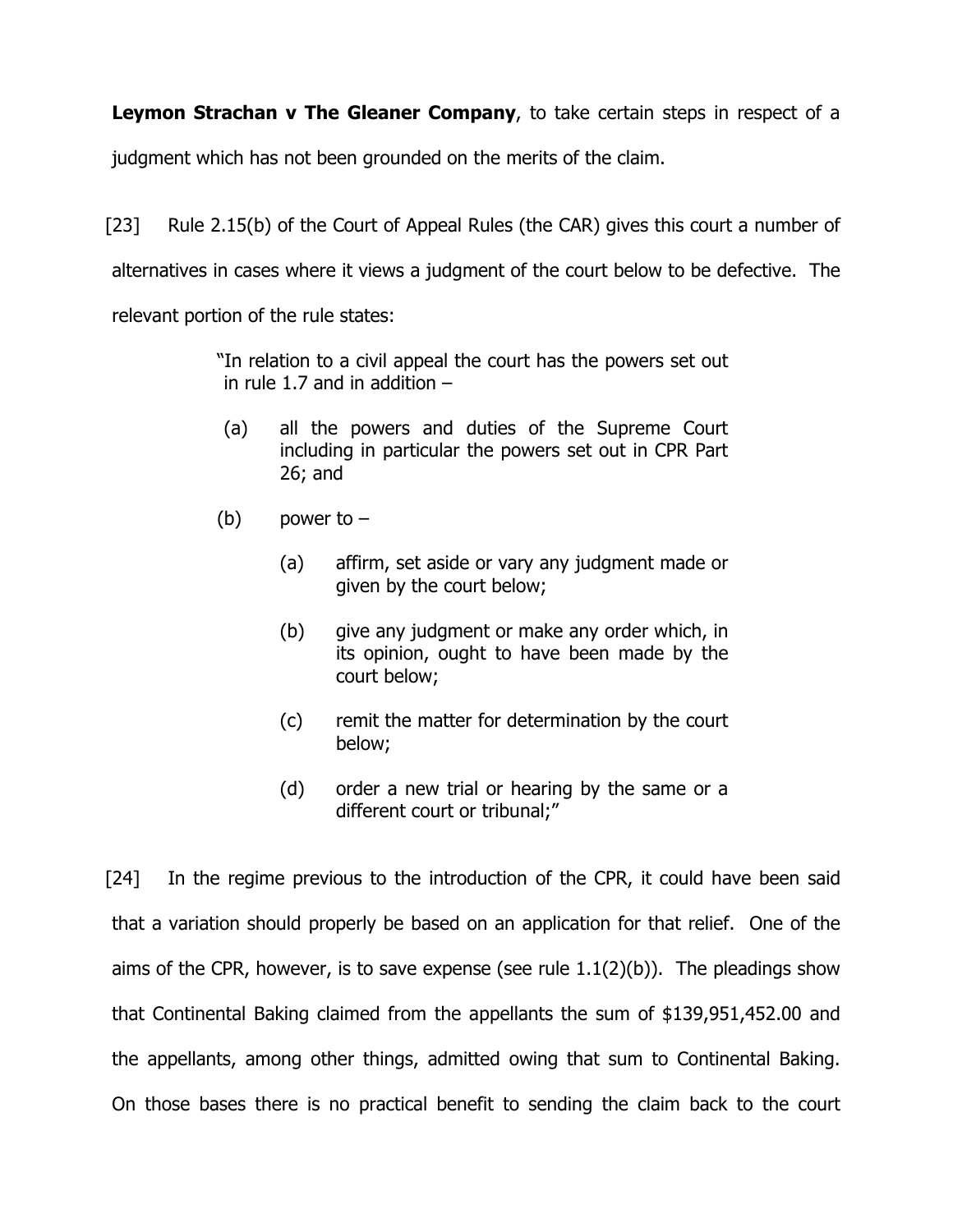below to have Continental Baking renew an application for a judgment to which, based on the admissions, it is clearly entitled.

[25] On the claim and the admission to that claim, this is a proper case in which to exercise the power to vary the judgment that was entered in the court below.

#### **Conclusion**

[26] The judgment against the appellants, having been entered for a sum in excess of the amount claimed by Continental Baking, is defective and cannot stand. Although there is no formal application before this court for the judgment to be varied, the court has the authority to give the judgment which ought to have been given in the court below. The appellants having admitted owing the sum claimed by Continental Baking, a judgment ought to have been entered against them in that sum, in the court below. The order that would best serve the overriding objective is for this court to vary the judgment in order for it to reflect the order that should have been made.

[27] The appeal is, therefore, only partially successful. The counter-notice fails entirely but the submissions advocating the variation of the judgment are convincing.

#### **Costs**

[28] In addition to dealing with the costs in this appeal, the court also has to consider the issue of the costs of an application for security for costs which was concluded in the appellants' favour. At the time of that order the order regarding costs was reserved pending the resolution of the appeal. The honours have been shared in the appeal because the appeal has been only partially successful. It would seem, therefore, that